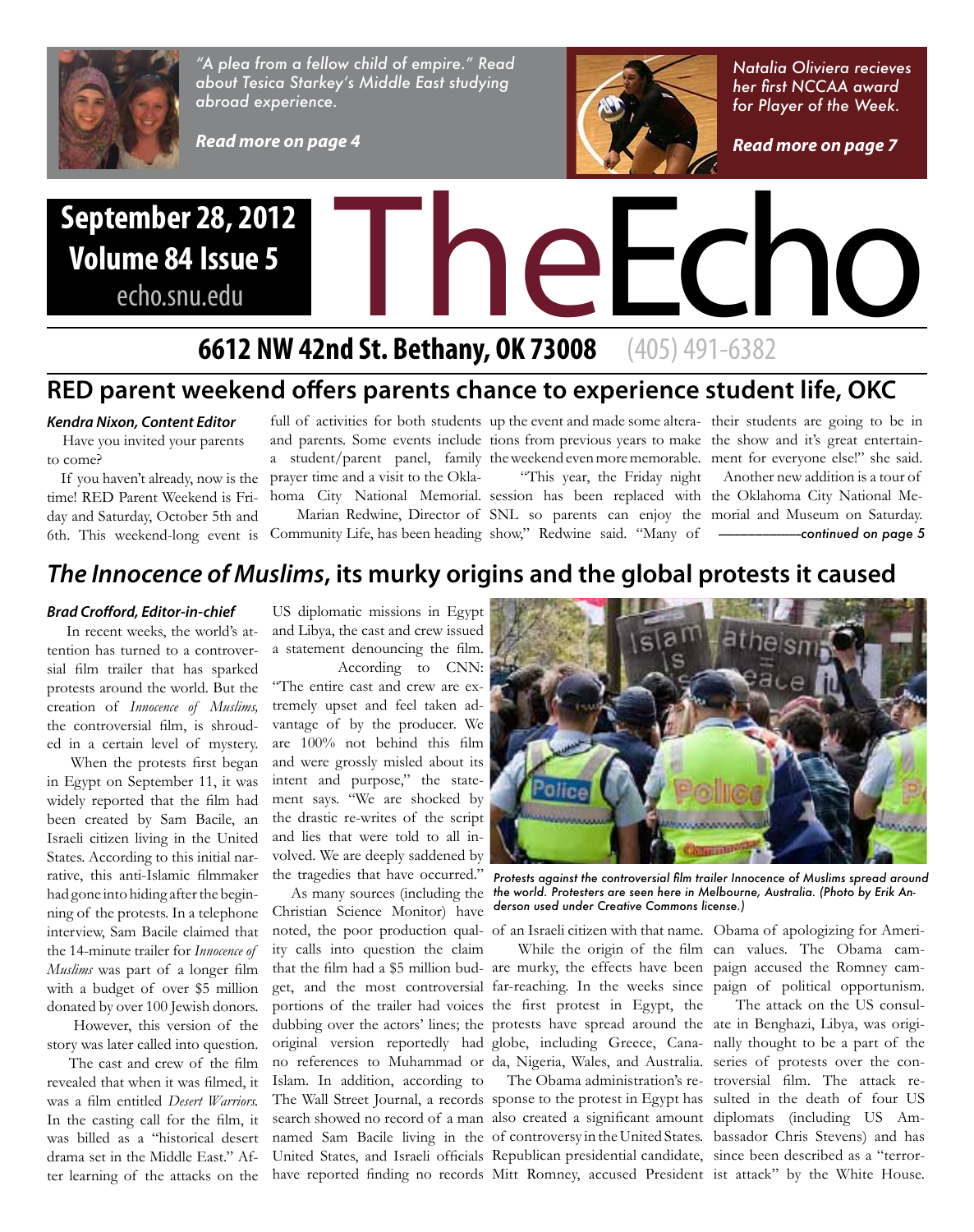#### **9.28.12**

## **Professor uses sabbatical to study themes in songs from Les Miserables**

#### *Brad Crofford, Editor-in-chief*

 For his first sabbatical, one professor chose to study a story whose universality he describes as "almost on the project they dubbed The unparalleled (except the Bible)." Les Mis Project. They have cre-

sor of pastoral ministry and the lead pastor at Lake Overholser Church of the Nazarene, spent the spring of 2012 working with two other pastors looking at songs from the musical *Les Miserables.*

 Based on the classic by Victor Hugo, *Les Miserables* has been seen or heard by over 60 million people in 42 countries. Samples first heard the musical in California in the 1990s and was immediately drawn to it. to a larger truth that matters.

 "I just saw this beautiful story of grace, redemption, and transformed lives," Samples said. "I wanted to preach something from it from the first time I heard it. It resonated with me."

 The idea of studying *Les Miserables* in a more rigorous way was something that Samples had been considering for quite some time. a film version starring Hugh Jack-When he told fellow pastors John Nielson and Nathan Burns about the idea for this project, they told him they would want to be a part of it if he ever did it. When it came time for Samples' sabbatical, they were able to start the project. ic Center in Oklahoma City from

 Dr. Doug Samples, profes-ated a blog with reflections on the present, Samples, Nielson, and Burns have been Skyping on Thursday mornings to work each of the songs, study guides, worship themes, notes about the book and musical, and more.

> Samples is currently preaching this sermon series at Lake Overholser Church of the Nazarene inspired by what he learned during his sabbatical. He compares the songs to Parables: while they do not have any meaning in and of themselves, they point

 "I'm not preaching from Hugo or [musical producer] Cameron Mackintosh's *Les Mis,* I'm preaching from the real Gospel," Samples said.

 As part of the sermon series, students from SNU's School of Music will be performing songs from Les Miserables each week.

 From this spring up through October 9 through October 14. With the upcoming release of man, Russell Crowe, Anne Hathaway, and Amanda Seyfried this Christmas, they hope there will be some popular interest in this project. In addition, the touring version of Les Miserables will be at the Civ-



*Photo by Bugsy Sailor used under Creative Commons license.*

## **Les Mis Schedule** *Lake Overholser Church of the Nazarene*

| Sept 14         | <b>Showing of 10th Anniversary DVD</b>                                                     |
|-----------------|--------------------------------------------------------------------------------------------|
| Sept 15         | <b>Showing of 25th Anniversary DVD</b>                                                     |
| Sept 16         | "Finding the Gospel in the Songs of Les Mis"<br>Special Music: Lake O Singers Medley       |
| Sept 23         | "The Bishop's Gift"<br>Special Music: Steve Stark (Valjean) and<br>Alex Bolerjack (Bishop) |
| Sept 30         | "I Dreamed a Dream"<br>Special Music: Alison Boswell and Laura<br><b>Miller</b>            |
| Oct 7           | "Who Am $\mathsf{I}$ ?"<br><b>Special Music: Caleb Siems</b>                               |
| <b>Oct 9-14</b> | <b>Les Misérables Musical in OKC</b>                                                       |
| Oct 14          | "Go Be The Church" Sunday at Lake O [No<br>services!]                                      |
| <b>Oct 21</b>   | "Master of the House"<br><b>Special Music: Tony Flores</b>                                 |
| <b>Oct 28</b>   | "Bring Him Home"<br>Special Music: Caleb Dickenson                                         |
| Nov 4           | "Javert's Suicide"<br>Special Music: Joe Burleigh                                          |
|                 |                                                                                            |
| <b>Nov 11</b>   | "Empty Chairs at Empty Tables"<br>Special Music: Alex Bolerjack                            |
| <b>Nov 18</b>   | "Finale: Do You Hear the People Sing?"<br><b>Special Music: 10th Anniversary DVD</b>       |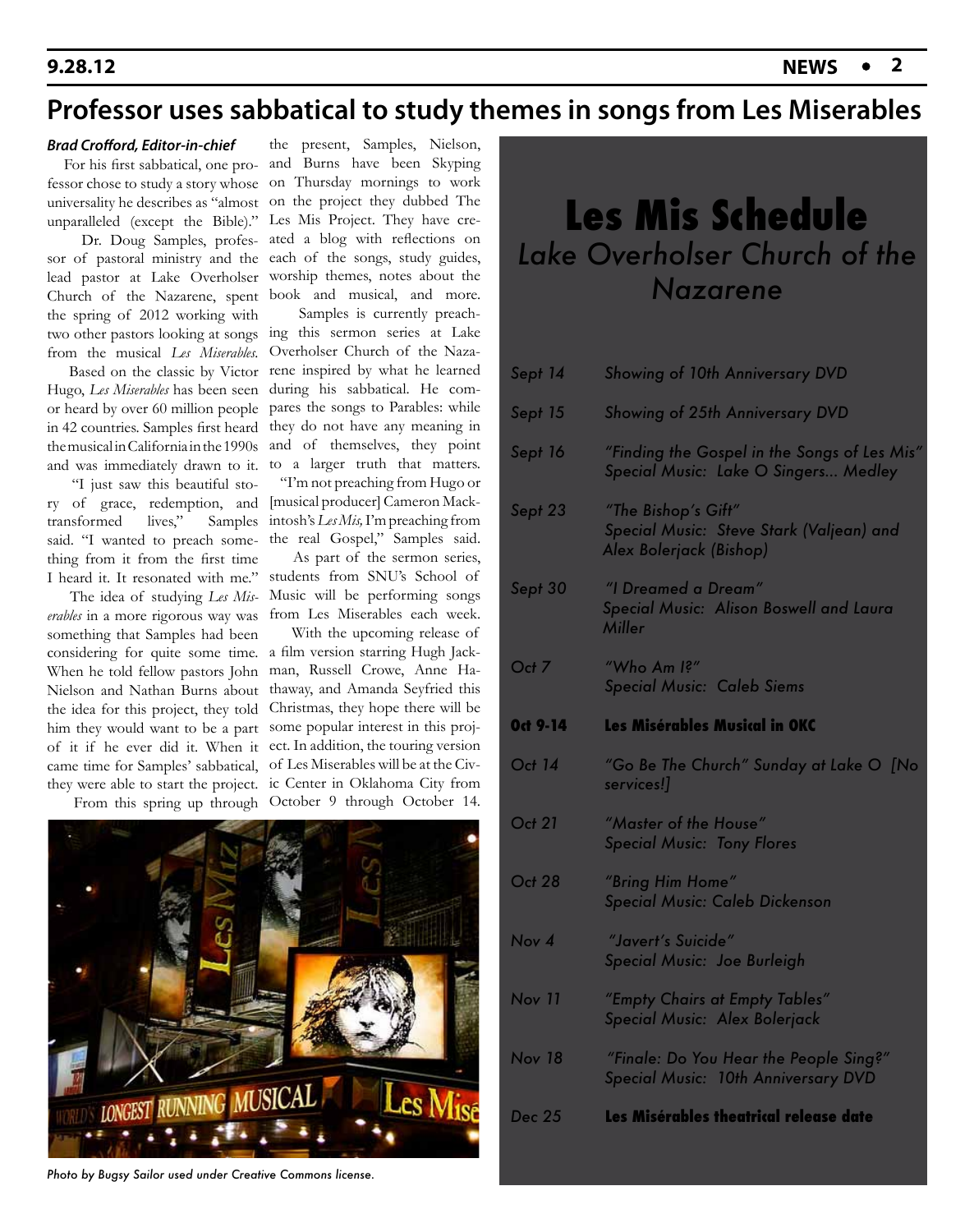# OPINIONS

TheEcho • September 28, 2012 • Page 3

## **Home is where the heart is: homesickness at it's finest**

#### *Kira Roberts, Layout Editor*

Dear Freshman,

*Are you homesick yet?*

 I'm sure most of you think I'm crazy for asking that question since you are still just enjoying the freedom of college life (within SNU limitations of course). But I know the rest would answer with a yes. Want to know how I know? Well, not only have I talked to some of you individually, but I was a freshman once too (weird right?).

 Let me just go ahead and tell you something. You may think I'm pathetic, but I don't care. I'm a junior in college and I still get homesick all the time. There it is. Laugh if you want, but it's true! I lived in the same house in Colorado for my entire life until I moved to college, so almost all of my memories are from there. Whether your home is across the world, across

the country, or right here in Oklahoma, you will probably begin to miss it at some point; it's just bound to happen. I'm not saying you'd actually want to go back and relive your early teen years (I know I wouldn't), but we each have certain things that are special to us about the place we call home.

 For me those are things I didn't cherish enough while I was there. Things like running into my dad in the kitchen at four in the morning because he was already up and I hadn't gone to bed yet, laughing at my dogs as they watched movies with us, singing obnoxiously at the top of my lungs with my little sister and wrestling with the other one, and baking with my mom. Then there was Pikes Peak looking different every day I drove down my street, swimming at the hot springs when it's snowing outside…. I could go on forever, but I'll stop before I bore you to death. I'm sure you each have

"you learn to cherish the small things"

your own things you miss, but don't dwell too much on them. It's good to reminisce sometimes, but leaving home just makes going back that much better! Not to say going back to rules is always easy during breaks, but you learn to cherish the small things so much more when you've been gone for so long.

 My advice for those of you who are feeling lonely, homesick, and maybe like you don't fit in here: just tough it out for a year, because it does

get better! You'll be so surprised at how much friend groups change as you begin to click with people. Don't be afraid to step out of your comfort zone and hang out with some random people because they could end up being the people you will be friends with for the rest of your life.  $-Like$  our Facebook **page and comment on the post for this article for a chance to win a gift card! I want to know what you miss most about home if you are homesick and what advice you have for others if you aren't!** Good luck!



## **My stubborn optimism: don't worry about failure**

#### *Patty Juliuson, Columnist*

 *"You've failed many times, although you may not remember. You fell down the first time you tried to walk. You almost drowned the first time you tried to swim, didn't you? Did you hit the ball the first time you swung a bat? Heavy hitters, the ones who hit the most home runs, also strike out a lot. R.H. Macy failed seven times before his store in New York caught on. English novelist John Creasy got seven hundred fifty-three rejection slips before he published five hundred sixty-four books. Babe Ruth*

*struck out 1,330 times, but he also hit 714 home runs. Don't worry about failure. Worry about the chances you miss when you don't even try." - Unknown*

 There is an interesting behavior modification technique called aversion or avoidance training. This training, used with both humans and animals, involves linking a negative experience with an action you do not want a person or pet to perform. The goal of the negative experience is to reduce or eliminate the undesirable behavior.



*-------------------------------------continued on page 4 Photo by Sean Winters used under Creative Commons license.*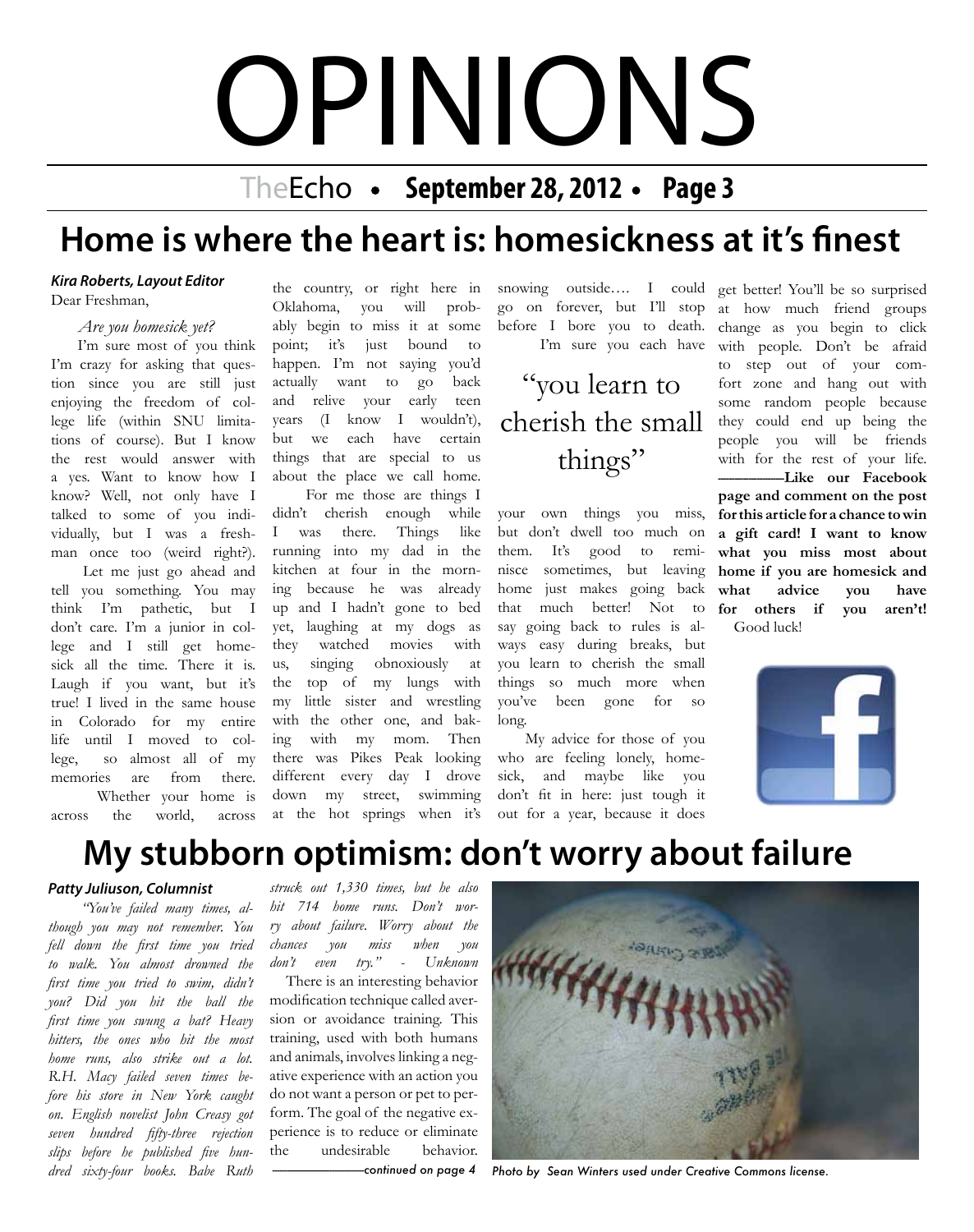## **My stubborn optimism: don't worry about failure, cont.**

painful consequences are designed

 Sometimes life has a way of hand-heart, and there were times when ing out a little aversion training, it seemed God intended me to too. If you've ever received a failing earn a doctorate from the school of grade, been rejected by a crush, or hard knocks. By all rights, I could had your car towed, you've received have pulled back, stopped trying, aversion training. Some of those and protected myself any way I could. feet, people have slapped me in the *--------------------------continued from page 1*

to eliminate bad behavior, others of the stubborn optimist in me to to encourage better habits, and believe circumstances can change, still others seem like a senseless not all people are cruel, and, at punch in the face that makes us hes-times the hardest to accept, God itant to put ourselves out there, try knows best how to shape and mold again, or take a chance. my character and guide my life. I have had some pretty powerful Sometimes it took a little time to get aversion training in my life. Circum-back on my feet, but there always stances have knocked me off my came a time when I was ready to But I didn't. There is just enough

take another stab at life. I was ready to pursue the career change,

"God knows best how to shape and mold my character and guide my life"

open up to the new relationship, migrate to the new location- in essence, throw myself back into living, ideally with some wisdom gained through simply enduring.

 If you've experienced some aversion training, don't despair. Know that you're not alone, and that you WILL survive. GET HELP IF YOU NEED IT. Learn from the incident and, when you're ready, pick up your feet and move forward. You may just shuffle at first, but soon you will find yourself striding toward some new and exciting experience or relationship with hope in your heart and a song on your lips.

 I'm just optimistic enough to believe that for you. See you in class.

## **Letters from abroad: a plea from a fellow child of empire**

#### *Tesica Starkey, Guest columnist*

 "Dine with the opposition." It's a phrase that frequents the lips of Dr. David Holt, the director of CCCU's Middle East Studies Program (MESP). Initially, under the influence of jet lag and naiveté, I assumed that any opposition I encountered would fit nicely under labels like Israeli, Jew, Arab, Palestinian, or Muslim. This is their conflict, after all, and I was prepared to occasionally interact with them throughout the semester before boarding a plane in December to retreat to my comfortable solace with my neatly packaged ideas regarding the Middle East conflict. Little did I know that dining with the opposition would hit much closer to home.

 I've only been studying in Jerusalem for almost a month, and, while my knowledge of the conflict has grown immensely, I'm nowhere near a scholar on the subject. What I have learned, however, is that the situation is impossibly complicated and frustratingly misrepresented by American media. Even if you're more educated on the Israeli-Palestinian conflict than I was going into MESP (which is entirely likely), a realistic grasp of the complexity of the situation is impossible without living here,

hearing these stories, meeting these people, and understanding that this is real life.

 The beautiful thing about MESP is that it exposes students to all sides of the conflict in a variety of ways. The emphasis is placed on experiential learning instead of classroom learning, so we're almost always out and about. In just the last three weeks, we've toured Old City Jerusalem, traveled to Masada, En Gedi, the Dead Sea, the Mediterranean Sea, the Sea of Galilee, Mount Carmel, Capernaum, and the Mount of the Beatitudes. In the coming weeks, we'll travel to Jordan, Morocco, Islamic Spain, and Turkey, and we'll do a weeklong home stay with a Palestinian family. If we are in the classroom, we hear from local PhD's, diplomats, and professionals, both Jewish and Palestinian, about different aspects of the conflict, like Zionism or The Nakba.

 MESP students also have countless opportunities for non-sanctioned cultural interactions. The program directors introduced us to Palestinian students studying at Al-Quds University, and since then, I've attended a graduation party, browsed Jaffa Street shops, wandered through the Old City souk, all while getting to know

two Palestinian girls. Other MESP students have gone to a Palestinian wedding and a dabka show.

 While engaging in all of these cultural experiences, the conflict is still constantly on our minds. We often walk the short distance to Bethlehem, and to enter we have to pass through a checkpoint on the controversial wall. We answer questions from our Palestinian friends about U.S. foreign policy,

and we find ourselves asking similar questions about the U.S.'s relationship with Israel.

 We tour a Kibbutz, a Jewish settlement in the West Bank and wonder how a two state solution will ever be reached if Israel continues to put facts on disputed ground. We visit Yad Vashem, the Holocaust Memorial and see the rhetoric of oppression woven into *---------------------------------------continued on page 5*



*Sahar, Adyan, and MESP students. Photo provided by Tesica Starkey*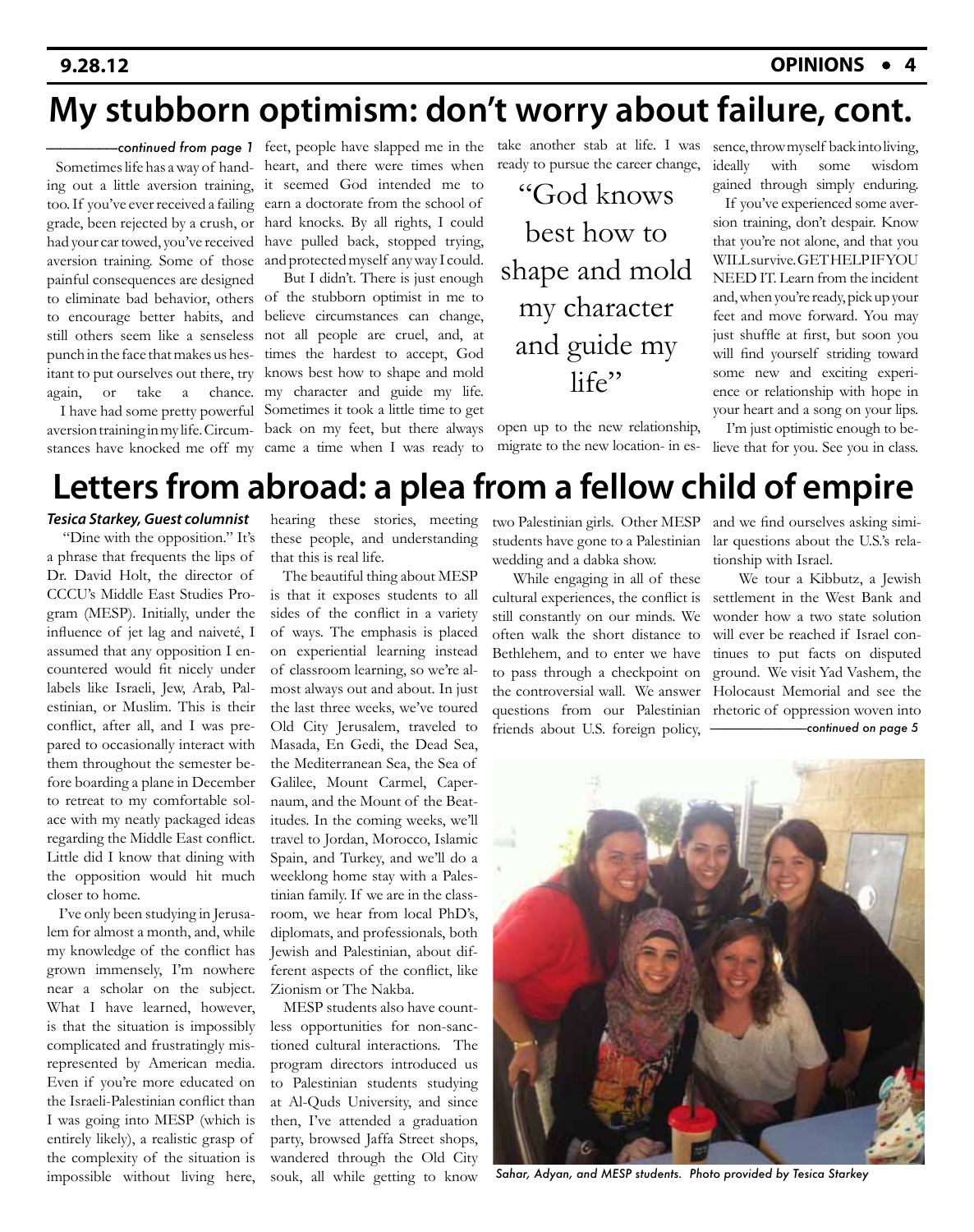## **Letters from abroad: plea from a fellow child of empire, cont.**

its face and smell its breath reeking tion that I face is my very American of the one from which I originate. of fear and distrust.

tendency to look at this conflict and

the Jewish story, and we realize that not the opposition that I face. In-the U.S.'s hand in perpetuating this anti-Semitism is still very much stead, as a child of empire, the op-conflict and instead look to it for a alive. We've planted ourselves on position that I face while studying sovereign solution. The opposition the epicenter of turmoil, and the in the Middle East is my own pre-with which I should dine is the interconflict is in our faces to such a de-conceived notions of Arabs, Israe-nal battle propelling me to critique gree that we can see bitterness lining lis, Muslims, and Jews. The opposi-these cultures I'm observing instead with their own dirty hands, this is raised, that compels me to ignore weeks ago. Not only is MESP ex-*--------------------------continued from page 4*

But, this conflict with two very presume that I have a solution. The this conflict of nation building, I compelling sides, each with their opposition for me is the American shamefully realize how easy and own stories of oppression, each paternalism with which I've been natural apathy felt just four short your comfortable ideas of truth. As I sit here, fully ensconced in

posing me to a culture completely different than my own, but it has also catalyzed a difficult but fulfilling journey of critiquing myself and my own culture. So, I'll end with a plea. Dine with the opposition, the real opposition that resides within each of you. Be it MESP or a different cultural exchange program, do something that distances you from

#### **Studying abroad is more valuable and more possible than you think**

*Brad Crofford, Editor-in-chief*

 I already knew about some of the benefits of studying off-camwhen I participated on a panel of students talking about it to freshmen last Friday, I was blown away

show with the Council for Christian Gilman International Scholarship. few of many scholarships available. Colleges and Universities' (CCCU) India Studies Program. My friend some students may have reserva-Katelyn got to live and study at tions, so I will address some of Oxford, visit Stonehenge, and tool the most common ones in turn. around England as part of the CC-CU's Oxford Summer Programme.

 For my own part, I got to tour the Pentagon, the White House, Actually, many of the CCCU pro-hind. One way to get around this and the US Capitol (twice!). I in-grams have similar costs to a semes-problem would be to study abroad terviewed an ambassador, went to ter at SNU, sometimes even less. during the summer. While not all countless museums, and picnicked For example, the Uganda Studies SNU scholarships would apply to on the National Mall during my se-Program costs just \$11,300 for in-this, outside ones like the Gilman mester in Washington, D.C. at the structional fees (tuition and fees) and Boren scholarships would.

able to do an internship with the US to apply to the costs of the semester. all costs. For example, students can Department of State at the US Em-(Speak to your financial aid coun-spend the summer studying critibassy in Cotonou, Benin. I got to selor for more information on this.) cal languages like Chinese, Arabic, as part of a follow-on service projparticipate in project inaugurations in

I understand though that

#### *Studying abroad is too expensive.*

CCCU's American Studies Program. and room and board. In addition,

pus from my own experiences, but about these experiences and oth-Gilman Scholarship receive \$1,500 at all the opportunities it offers. wouldn't be able to take this un-eight weeks to a full year. Alpha My friend Ashleigh got to ride paid internship in West Africa, I was Lambda Delta also has a national an elephant, see the Taj Mahal, and able to take advantage of this op-competition for 15 scholarships participate in an Indian fashion portunity thanks to a Benjamin A. worth \$1,000 each. These are just a remote villages, lead a film program, scholarships that can help cover while overseas through the Critical and even hold some sacred pythons! the cost of a study abroad experi-Languages Scholarship Program. (If you would like to learn more ence. For example, winners of a ers during my time abroad, visit my to \$5,500. Winners of the Boren blog: bradcrofford .wordpress.com) Scholarship can receive up to While I originally thought I \$20,000 for programs lasting from

#### *My major doesn't give me time to study abroad.*

I realize that some majors are highly regimented; students feel they can't study abroad without falling be-

 Then, during the summer, I was financial aid from SNU may be able programs that would cover almost There are also some summer

*There aren't any programs that would benefit me.*

CCCU programs offer a wide variety of offerings, from missions in Uganda to film in Los Angeles, music in Nashville to graphic design in Australia. If these offerings aren't enough though, you can also apply to non-CCCU programs. For example, there are SNU students this semester studying at non-CCCU programs in Austria, France, and Spain.

 Overall, studying abroad offers many academic benefits, but it is so much more than studying; it's a chance to fundamentally reimagine your life. It's more valuable than you would expect, and, with the fantastic support of the financial aid office and Dr. Dunnington in the Center for Global Engagement, it's far more possible than you might have thought.

 In addition, there are outside Turkish, Russian, and many more *ect for the Gilman Scholarship.*] *[Disclosure: This article is written* 

#### **RED parent weekend, cont.**

 "For many new to Oklahoma seum. It's a beautiful part of our experience ordinary campus life. City, they've not been able to see city that we're proud to share." the memorial we have downtown,"

ing time to go through the mu-focus on what it's normally like and and show them the best of SNU." *--------------------------continued from page 1*

taking the participants and allow- studentlife on campus. The goalisto go out of our way to be hospitable parents are expected to come.

Redwine said. "This year, we're chance for parents to get a feel for their students," Redwine said. "We out. This year between 150-175 RED Parent Weekend is also a for this place and all it provides to has been a significant turn- "Parents always leave thankful the event was started, there The past two years since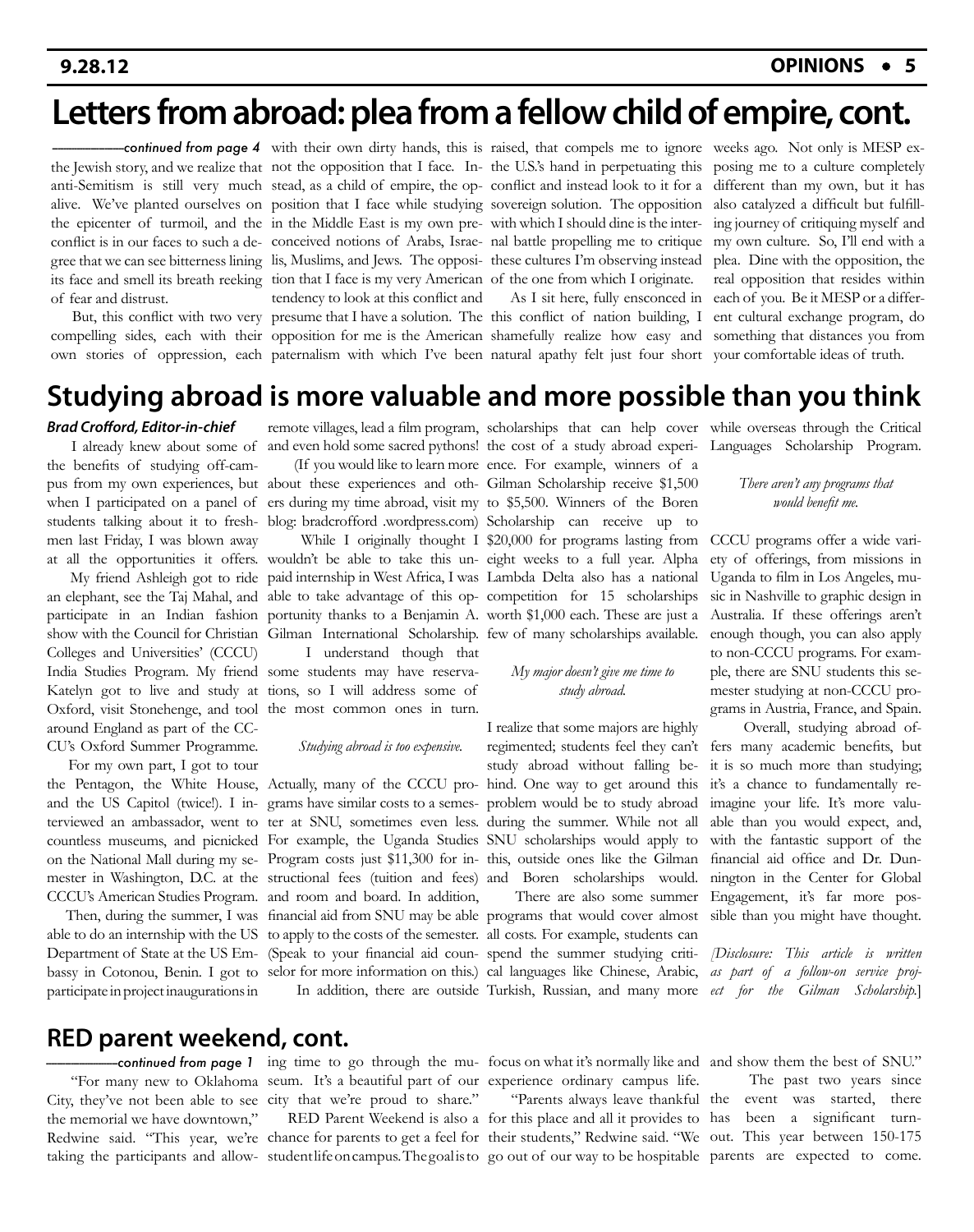### **Musician's lament**

#### *Cindy Benton, Guest Columnist*

 Students of classical music are often reminded of the decline in our field. With the rise of technology taking over the production of music and society's tendency to favor watching the excitement of the newest Hollywood blockbuster over the thrills of a Mahler symphony, our future as musicians aren't looking too great. So imagine my excitement when I was told Eric Overholt, a native of Bethany, Oklahoma and the current Associate Principal Horn with the LA Philharmonic, would be coming to SNU to teach a couple of workshops and a master class.

 A great amount of what this field is about is the connections you make, and as a fellow horn player, this one was a phenomenal opportunity. Also, just knowing that someone from the same area actually made it by landing a fantastic job was a great encouragement to me. As I got to talk to him more about his journey, I found that it wasn't an easy one.

 He reminded me how much work being a musician takes, and it completely overwhelms me every time I think about it. Personally, I spend at least 6 hours a week in rehearsals. Go ahead hours for weeks with dress rehearsals and performances. Then there's daily practice time, which for a serious musician should be around two to three hours.

 We're now at a minimum of 20 hours a week. In addition to a 17-hour course load, homework, and a 20-30 hour workweek, there's not even a chance to think about attending Ice Blocking or SNL. I've played sports for most of my life, and I can say that the time commitments for a musician are equal if not greater. There's a great surrender that has to happen as you study scores, figure out balance within the ensemble, and simply try to convey a message or emotion through music. It's not only extremely mental but can be a great physical exer-

tion as well. I know that there are times I've finished playing with sweat dripping off my face and my body struggling to support itself from sheer exhaustion.

and add in a couple of more and devotion, and I'm not sure Music requires great discipline musicians receive the recognition they deserve for the hundreds of hours put into a single performance. Mr. Overholt mentioned a study by Malcom Gladwell that states it takes about 10,000 hours to become an expert at something. For me, that means roughly 10 years practicing just to get good enough to have a shot at one of ten jobs that might open up for a horn player against hundreds of other players wanting the exact same thing. I might be exaggerating a little but, but there still is the question of why we put ourselves up against such slim odds.

> The simple answer is the love of the music. There's very little I've found that's more satisfying than performing in front of a group of people, after putting in countless

hours to make it perfect, and nailing it. I mean really nailing it. It's like training for months, getting to play in the championship game, and being the one that scores the winning goal. So to walk out onstage and see only people that are required to be there can be a bit discouraging. You know- friends, family, and students that are there to receive points for Fine Arts. I guess all of this is to say, consider supporting your peers by attending a concert once in a while. Go to a recital. Feed into the community of the student body that SNU so proudly boasts of. Sure, some of the selections will be a bit cheesy. You might not like every piece on the program. I can guarantee that there are people performing that feel the same way. However, I am betting that there will be something that takes you by surprise and sweeps you of your feet if you allow it to. Consider giving music a chance and musicians an opportunity to share with you why we love what we do.



*Photo by Lorenzo Gaudenzi used under Creative Commons License*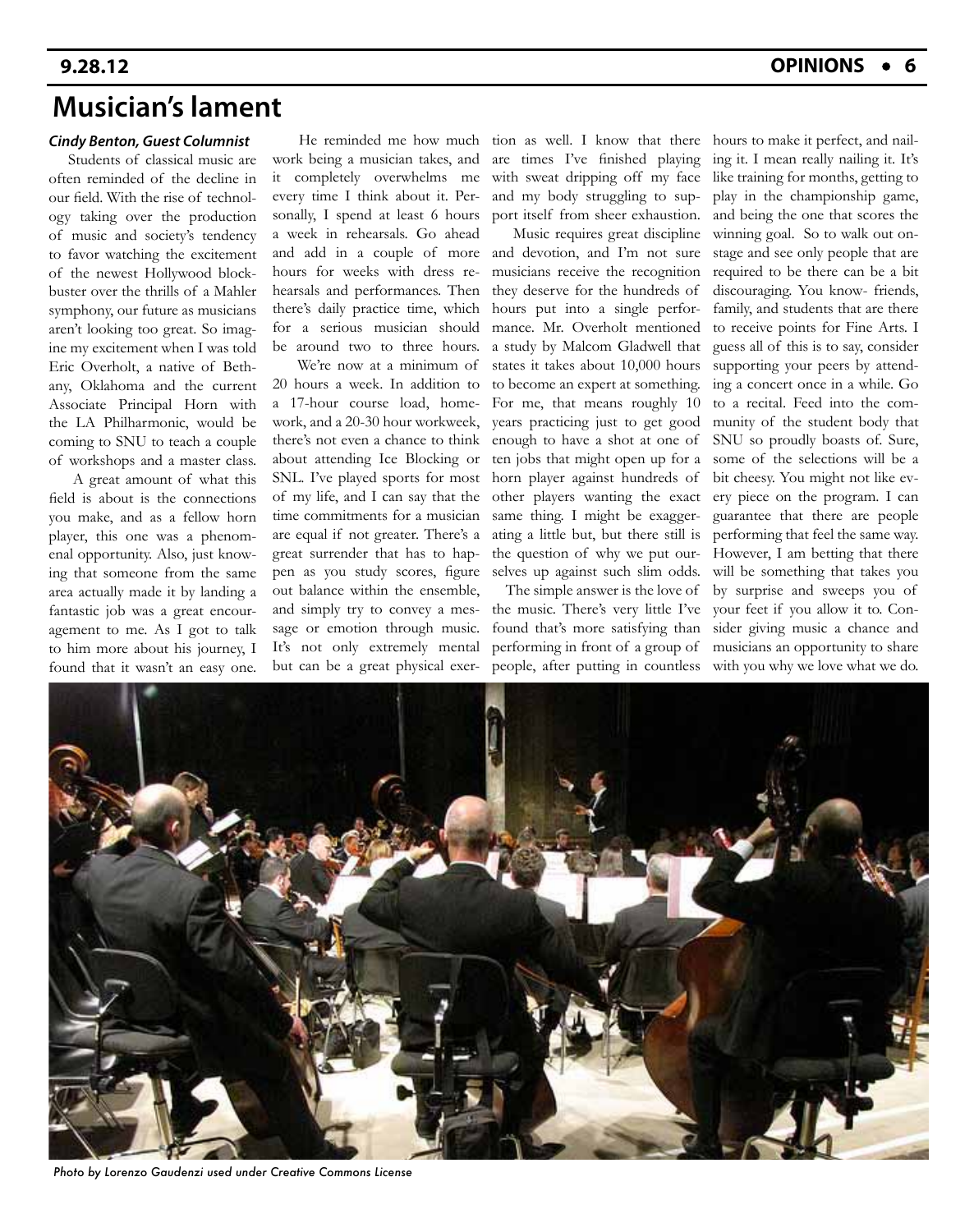# STORMSPORTS

## TheEcho • September 28, 2012 • Page 7

## **Limited number makes each home football game more important**

*Matthew Wellman, Staff Writer*

 The SNU football team only has two home games this season. This means that both the campus community and the team is forced to cram all the stuff that they may spread out through five or six games into just a couple of games. This last Saturday during the first of two home games, there was tailgating, food trucks and a punt, pass and kick competition. There also was a very good crowd on hand to watch the team take on Harding University.

 For the pregame tailgating, there were three different places that supplied food; Big Truck Tacos, Flat Tire Burger and Red Dirt BBQ.

 "The food trucks were a really good addition to the first home game of the year," sophomore Adam Grinstead said. "The taco truck really stole the show with their delicious variety of tacos and mouth-watering salsas."

 This seemed to be true as the majority of people who went to get food seemed to be in line for the tacos.

 Damian Santamaria, junior, said, "The food was really good. I wish I could have some more!" The BBQ was fairly popular as well.

 "The barbecue was probably the best part. I hope the food becomes a regular part of the home football games."



*Bisons trample Storm. Photo by snuathletics.com.*

said Cody Nelson, junior. SNU football games are a very popular event for students on Saturday evenings. With there only being two of them this year, some are pretty disappointed.

 "I really wish there were more home football games so that we could all hang out as a student body more," said Grinstead. "Being around all my fellow students in this sort of environment is really special."

 There are many events that are put on by different organizations

in the school, but few of them have the attendance of football games.

 "I feel it's unfair to the fans and the players and even the entire SNU community," Nelson added. "It doesn't give us the opportunity to support the team as much as we should."

 Whether you are an avid football fan or just looking for something to do on a Saturday night, football games are always a good choice. It's an opportunity to hang out with your friends and maybe even make a few new ones.

Keep up with results and scores at sports. snu.edu *SNU*

*Athletics*



*Photo by snuathletics.com.*

#### **NCCAA Player of the Week Natalia Oliveira earns the first NCCAA honor of her career.**

*Playing outside hitter, Oliveira ripped a combined 26 kills and had 27 digs in two wins over Northwestern Oklahoma State and Southwest Baptist. She had 10 kills and 10 digs in a 3-0 win over Northwestern Oklahoma State and a season-high 16 kills and 17 digs in a 3-1 victory over Southwest Baptist. (Information from SNU Athletics)*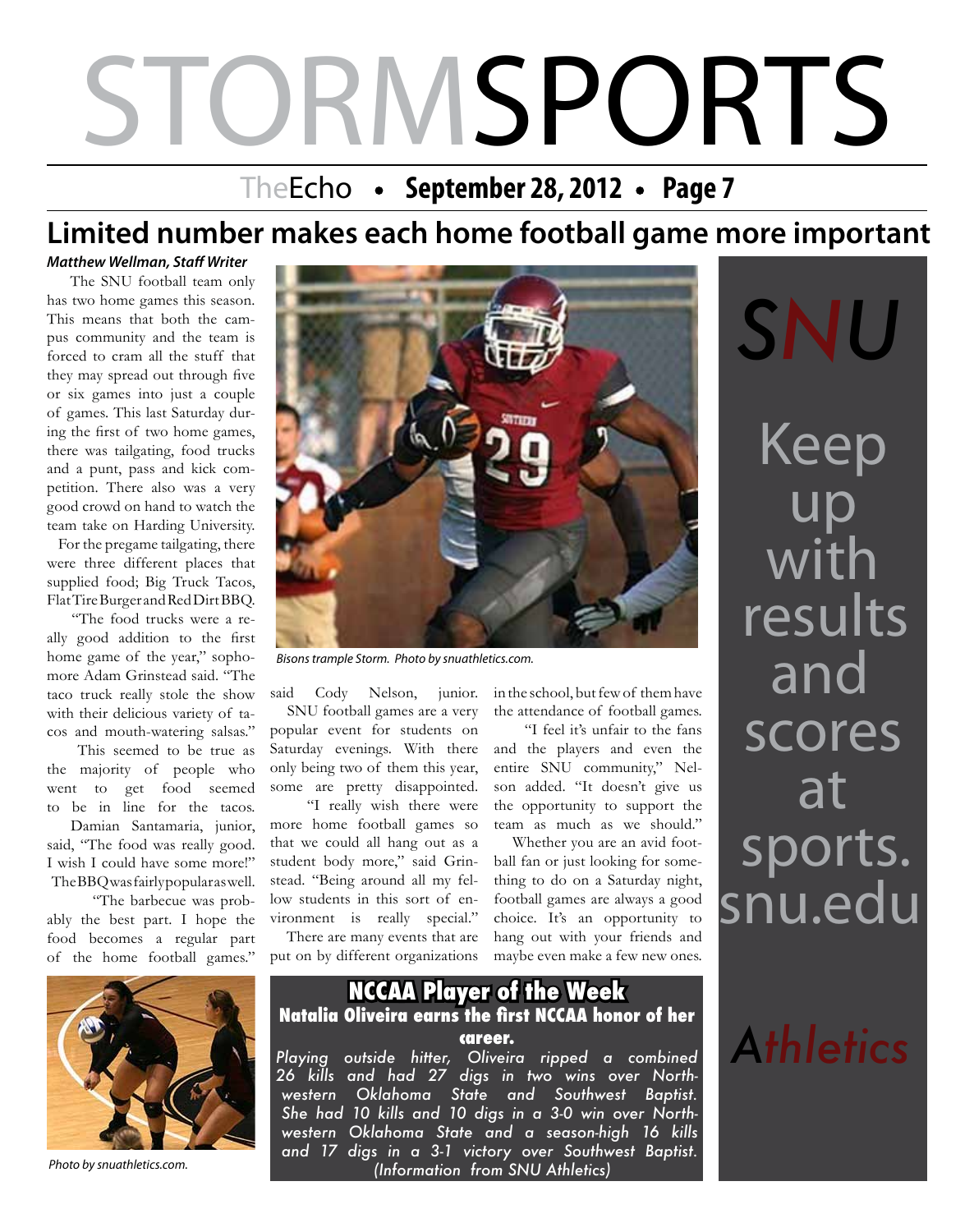#### **9.28.12 SPORTS 8**





![](_page_7_Picture_4.jpeg)

![](_page_7_Picture_5.jpeg)

### **Football and the tailgate party**

**Photo credit:** *Food truck (Amy Lauver); student section (Brad Crofford); tailgating (Amy Lauver); football team (Jasmine Misner); Dr. Gresham and the mascot (Brad Crofford); cheerleaders (Jasmine Misner)*

![](_page_7_Picture_8.jpeg)

![](_page_7_Picture_9.jpeg)

Don't forget to Like our Facebook page (facebook.com/ snuecho) and comment on the post for Kira's homesickness article (page 5) for a chance to win a *gift card!*  **We want to hear from you!**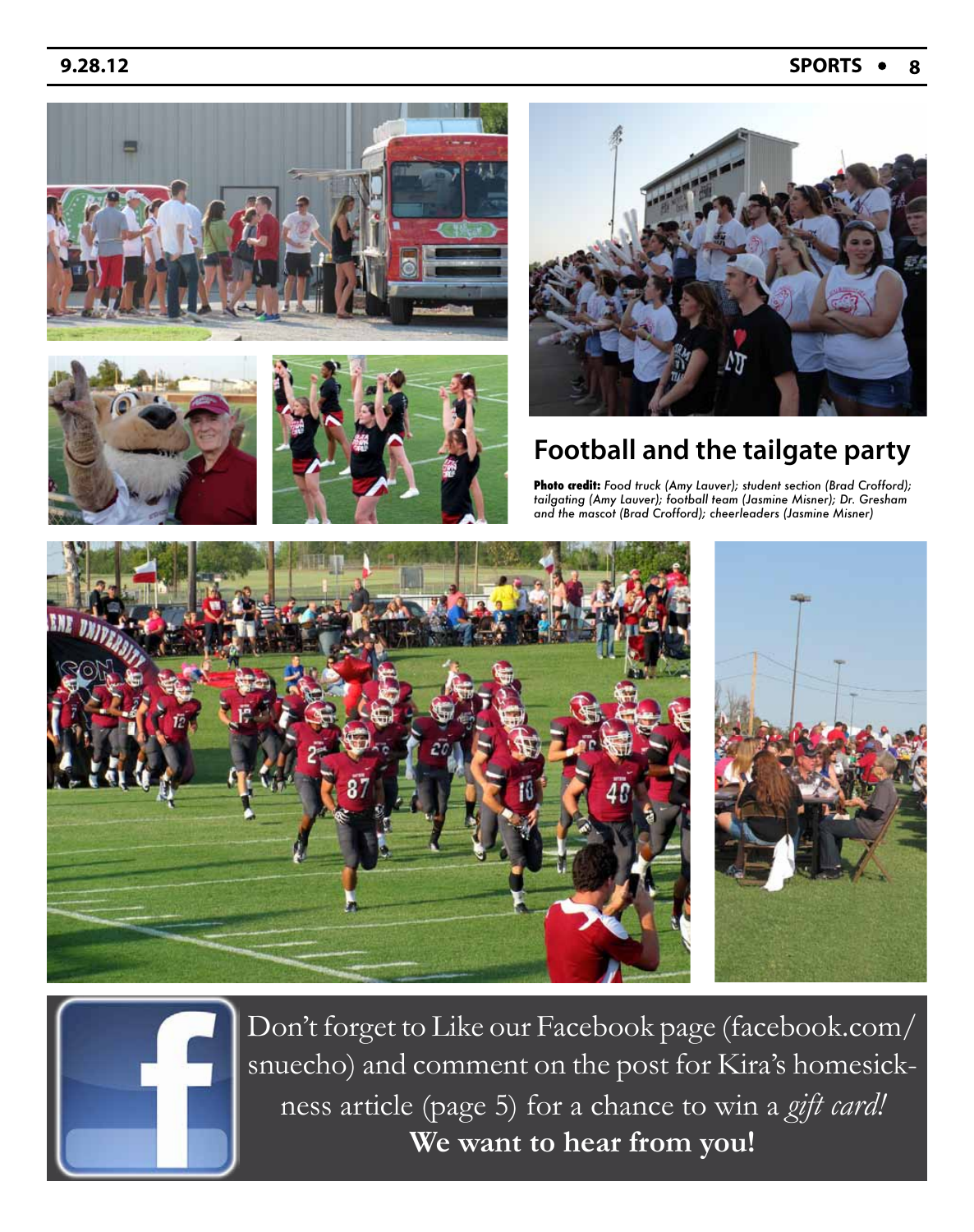# *Arts* ENTERTAINMENT

## TheEcho • September 28, 2012 • Page 9

## **Top six iPhone apps that will make your life easier, cooler, and more fun**

#### *Ashleigh Buchanan, Staff Reporter*

Can you remember life before people had iPhones? Me neither.

 If you would have told me back in the 1990s when my family got our first cell phone that eventually I would be carrying a phone that has a touch screen with internet, video chatting, email, and a personal robot that can tell me if it's raining or not, I would have said "What's email? I'm going to go play snake."

 I'm a bit of an app horder. At night when I can't sleep, I download random free apps. One morning I woke up had a palm reading app I don't even remember downloading. But, during these late night downloading sprees I've found some gems. I'm going to share these awesome apps with you, along with a few my friends have told me about!

#### **Songza:**

 This is my favorite app I've ever discovered. It's an app that plays music according to what activity you are doing and the genre you want. For Example… right now (Friday morning) I'm listening to a Pop Diva, Feeling Confident playlist. Is there a better way to start my day other than listening to Britney Spears, Jessica Simpson, and Christina Aguilera? For all you guys, don't worry, if you choose the Feeling Confident "Baller" playlist, you'll be listening to Rick Ross or Lil' Wayne. My other favorite playlists are the Drop-a-beat Workout and Coffee Shop Indie playlists.

#### **Find My iPhone:**

This one is pretty self explanatory: If you have this app on your phone, you can look up the location of it from any device with iCloud. Seriously download this app right now. Take advice from someone who lost their iPhone in Downtown Austin

![](_page_8_Picture_11.jpeg)

*Photo by Ricky Romero used under Creative Commons License*

off a homeless man to get it back you healthier alternative products. for me.

#### **RunPee:**

 "Because movie theatres don't have pause buttons." Don't you Nike the movie and you have to go time you get back you are totells you the best times during It also tells you if there are any bonus scenes after the credits.

#### **Fooducate:**

 This is one of my favorite health apps. It scans the barcodes on food items and gives you nutritional information about them like

an hour before their flight left. If a grade depending on how good it **BeFunky**: BeFunky is one just hate when it's the middle of Training is a great app for the to the bathroom? And by the out you want or what area of photo on Instagram in no time. tally lost. Well, this is an app that and it leads you through a work-gant having a phone that can do a movie to go. Brilliant, I know. has videos you can watch that It's a great way to find out if the food that seems like a healthy choice really is healthy or not. **Nike Training**: Nike gym. You pick the type of workyour body you want to target, out. It tells you what to do and show you the moves, but you can still listen to your music through your headphones too! Plus, you'll look like a pro at the gym doing all these workout moves, and no

I had this app then, maybe Allison is for you, tells you about the pros of the best free photo editing apps Pardue wouldn't have had to pay and cons of the product, and gives out there. Because we all know it's not enough to just put an Instagram filter on a photo anymore. BeFunky gives you a lot of editing options such as adjusting the brightness/contrast, different effects/filters, and cool photo frames. You'll have the most liked

one will know you have a voice in whip apps. Who knows what apps your ears telling you what to do. the world will come up with next? Sometimes I feel pretty extravaall of these things plus a million other things that other apps offer. But it is pretty cool to basically do everything I can do from a laptop on my phone. And have those super useful apps like my lightsaber, air horn, and pocket Happy App-ing !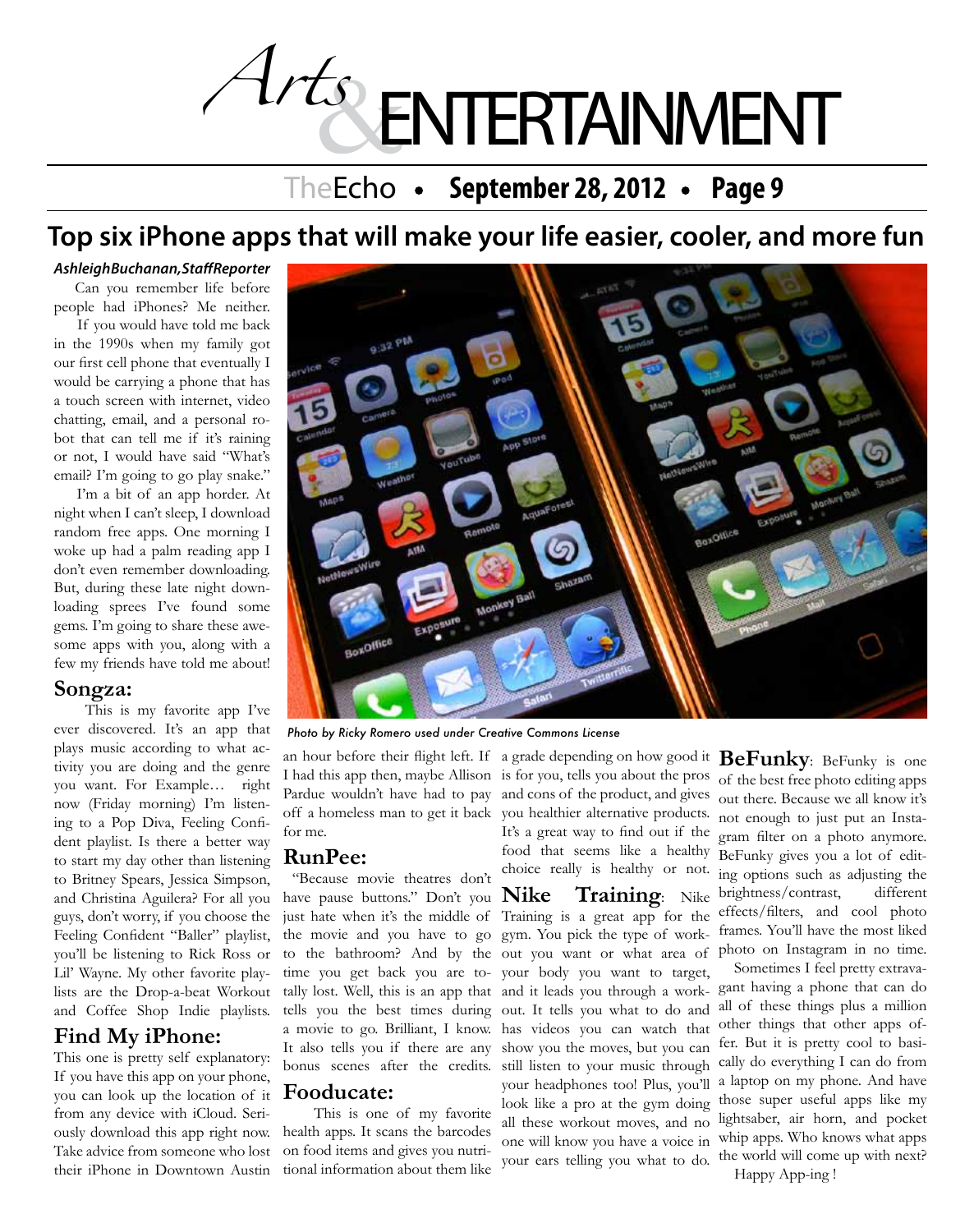# **Baker's guide to thrifting in Bethany/Oklahoma City**

#### *Baker Pitts, Staff Writer*

 There's nothing worse than an outdated wardrobe. Unless, of course, your wardrobe is purposefully outdated. Enter, the thrift store; a magical place where one can purchase previously owned clothes and trinkets at an extremely low price. And I am here to help you, dear readers, learn about the best places to thrift here in our fair city.

 I am an avid thrift store shopper with at least 75 to 80 percent of my clothing having been purchased from one thrift store or another. But despite the low price tag and convenience of thrift shopping, it often amazes me how few people take advantage of these wonderful stores. In an attempt to rectify this, I will be giving some info on a few of my favorite thrift stores, their location, the best types of items to look for and any other special features they may boast.

The closest thrift store of

can find a real gem, such as my autographed picture of Tom Selleck, which I found at that very sale which offers half-off items marked with a certain colored tag.

 A personal favorite of mine, Community Thrift, which is located at the intersection of MacArthur and 23rd St., is another great place to find clothes and housewares. Community Thrift has a much larger selection of women's cloththe selection of the guys is bad; I very rarely walk out of there with less than two bags full of clothes. Also, it should be noted that this is one of the only stores that I have found overalls on almost every visit, which is a good thing to

50th St. The main good finds my shopping sprees. Their exyou'll come across here is cloth-treme close proximity to one ing, but every once in awhile you another make it an ideal thriftstore. They also have a constant end of a shopping center located ing than men's. That doesn't mean jackets to hats in this room. Even ing circuit for the shopper who doesn't want to drive around a ton. The circuit starts on the far at 16th St. and Meridian at a shop called Rewind. Rewind pushes the boundary between thrift and antique store, and would probably fall into the latter if not for their dollar room. You read correctly, I said dollar room, a room in which everything is a dollar. I have found everything from boots to without the dollar room, Rewind is a great thrift shop because of the uniqueness of the items they stock, and they get donations so regularly that the store changes drastically from week to week.

note is the Goodwill in the shop-recent finds for myself, but they Mexican lady, this shop offers a ping center at MacArthur and have quickly become staples for constant half-off on everything in know on that rare occasion you ping center from Rewind lies the need a cheap pair of overalls, fast. simply named Thrift Store. Run The next three stores are more by an incredibly kind and talkative A short walk around the shop-

the store. This store boasts an impressive display of both clothing and furniture. And with the constant half-off, it is an ideal place to go to pick up some dorm furniture.

 Right across the street from the shopping center is Bargain Thrift, which may be one of the largest thrift shops in the area. A giant warehouse that holds the amount and variety of items that you would expect from a shop of its size. And with a sale system that offers up to 75 percent off on items with the corresponding color tag, it is very possible to walk away with a large amount of items for a small price. I have seen a golf bag with 10 clubs purchased for about six dollars due to the color of the tags.

 As you can see, the thrifting scene here in the Bethany/OKC area is truly a great one and it is incredibly easy to get some great clothes for super cheap. Now that you know where to look, don't be afraid to get out and explore some new thrift stores and make fashion out of the unfashionable.

![](_page_9_Picture_15.jpeg)

**From left to right***: Sharyl Moseley, Baker Pitts, and Kelsea Vines show off some of their thrift store finds. Photos provided by Baker Pitts.*